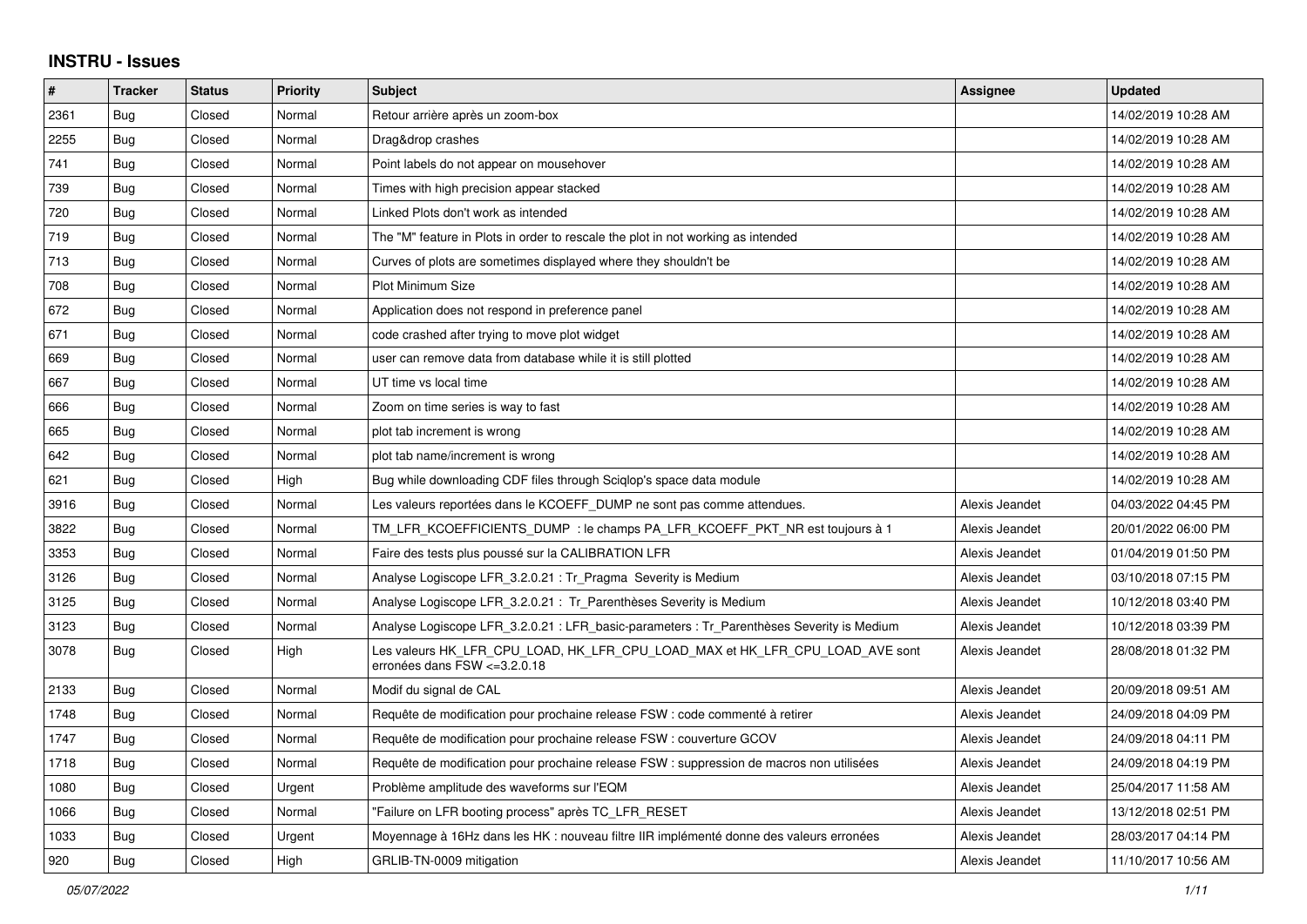| #    | <b>Tracker</b> | <b>Status</b> | <b>Priority</b> | Subject                                                                                                                                  | Assignee       | <b>Updated</b>      |
|------|----------------|---------------|-----------------|------------------------------------------------------------------------------------------------------------------------------------------|----------------|---------------------|
| 866  | Bug            | Closed        | High            | Nouveau TIMEGEN : impossible de déclencher le trigger de type tickout                                                                    | Alexis Jeandet | 29/12/2016 05:21 PM |
| 863  | Bug            | Closed        | Urgent          | Produits SCIENCE : périodes des ACQUISITION TIME et TIME non nominaux avec TIMEGEN                                                       | Alexis Jeandet | 13/12/2018 02:49 PM |
| 811  | Bug            | Closed        | Normal          | Analyse Logiscope LFR 3.1.0.4 : metric Comment frequency                                                                                 | Alexis Jeandet | 27/03/2019 11:08 PM |
| 738  | Bug            | Closed        | Normal          | [QCdf] CDF TIME TT2000 correction                                                                                                        | Alexis Jeandet | 14/02/2019 10:28 AM |
| 670  | Bug            | Closed        | Normal          | PYTHONPATH                                                                                                                               | Alexis Jeandet | 14/02/2019 10:28 AM |
| 447  | Bug            | Closed        | Normal          | mise au point discospace                                                                                                                 | Alexis Jeandet | 28/07/2015 05:29 PM |
| 421  | Bug            | Closed        | Urgent          | La carte mini-Ifr en TIMEGEN ne fonctionne plus.                                                                                         | Alexis Jeandet | 28/07/2015 05:33 PM |
| 388  | Bug            | Closed        | High            | Missing "zeros" in numbers in exported data                                                                                              | Alexis Jeandet | 11/06/2015 09:59 AM |
| 330  | Bug            | Closed        | Normal          | wrong version number in About Tab in SocExplorer 0.4.7                                                                                   | Alexis Jeandet | 28/07/2015 05:30 PM |
| 42   | Bug            | Closed        | Normal          | bruit suspect sur la carte mini-lfr II                                                                                                   | Alexis Jeandet | 28/07/2015 05:34 PM |
| 3947 | Bug            | Closed        | Normal          | Problème de format dans output ASCII des ASM dans DECOM <= 0r124                                                                         | bruno katra    | 01/04/2022 04:47 PM |
| 3930 | Bug            | Closed        | High            | Les valeurs des KCOEFF après une sequence de LOAD KCOEFF ne sont pas correctes.                                                          | bruno katra    | 17/02/2022 06:33 PM |
| 3913 | Bug            | Closed        | High            | Le 2eme paquets KCOEFF_DUMP ne contient que des 0                                                                                        | bruno katra    | 03/12/2021 04:12 PM |
| 3912 | Bug            | Closed        | High            | L'ordre des matrices dans KCOEFF DUMP n'est pas bon                                                                                      | bruno katra    | 03/12/2021 04:13 PM |
| 3911 | Bug            | Closed        | High            | KCOEFF DUMP: champ PA LFR KCOEFF BLK NR faux                                                                                             | bruno katra    | 03/12/2021 04:14 PM |
| 3908 | Bug            | Closed        | Urgent          | Taille des paquets KCOEFF DUMP en FSW >=3.3                                                                                              | bruno katra    | 02/12/2021 10:51 AM |
| 3898 | Bug            | Closed        | High            | E1 et E2 semblent intervertis dans FSW 3.3.0.1                                                                                           | bruno katra    | 03/03/2022 03:49 PM |
| 3888 | Bug            | Closed        | High            | Mauvaise incrémentation des TM LFR TC EXE * en cas de demande de passage dans le mode où l'on   bruno katra<br>est déjà dans FSW 3.3.0.1 |                | 20/01/2022 05:52 PM |
| 2121 | Bug            | Closed        | Urgent          | Signatures Paul et Alexis manquantes dans certains documents                                                                             | bruno katra    | 29/09/2017 02:36 PM |
| 1745 | Bug            | Closed        | Urgent          | Corrections dans SDD pour relivraison DATAPACK R3++ updated                                                                              | bruno katra    | 29/09/2017 04:15 PM |
| 1743 | Bug            | Closed        | High            | Corrections dans SUM pour relivraison DATAPACK R3++ updated                                                                              | bruno katra    | 29/09/2017 04:14 PM |
| 1085 | Bug            | Closed        | Normal          | PA_RPW_BYTE_POSITION wrong into a TM_LFR_TC_EXE_INCONSISTENT on<br>TC LFR LOAD FILTER PAR                                                | bruno katra    | 13/12/2018 02:20 PM |
| 1084 | Bug            | Closed        | Normal          | PA_RPW_BYTE_POSITION wrong into a TM_LFR_TC_EXE_INCONSISTENT on<br>TC_LFR_LOAD_KCOEFFICIENTS                                             | bruno katra    | 13/12/2018 02:20 PM |
| 1081 | Bug            | Closed        | Normal          | NC 287 CNES : pb dans certains SWF durant calibration nov 2016 : la mauvaise freq apparait dans le<br><b>SWF</b>                         | bruno katra    | 22/06/2018 04:45 PM |
| 1051 | Bug            | Closed        | Urgent          | Demande de FSW 3.2.0.14 pour DPU                                                                                                         | bruno katra    | 04/04/2017 04:43 PM |
| 1039 | Bug            | Closed        | High            | problème de centrage des snapshots avec FSW 3.2.0.12                                                                                     | bruno katra    | 30/03/2017 05:17 PM |
| 1037 | Bug            | Closed        | Urgent          | HK 1Hz 3.2.0.12: mauvaises valeurs DC + distorsions visibles sur signaux faibles                                                         | bruno katra    | 04/04/2017 12:26 PM |
| 955  | Bug            | Closed        | Normal          | HK_LFR_SC_V_F3, HK_LFR_SC_E1_F3, HK_LFR_SC_E2_F3 have amazing values when a<br>TC_LFR_ENTER_MODE is executed                             | bruno katra    | 12/05/2017 10:39 AM |
| 947  | Bug            | Closed        | Normal          | coquille output HK                                                                                                                       | bruno katra    | 02/03/2017 10:31 AM |
| 914  | <b>Bug</b>     | Closed        | Normal          | Masque erroné en cas de bande polluée partiellement incluse dans la bande centrale.                                                      | bruno katra    | 09/05/2017 02:02 PM |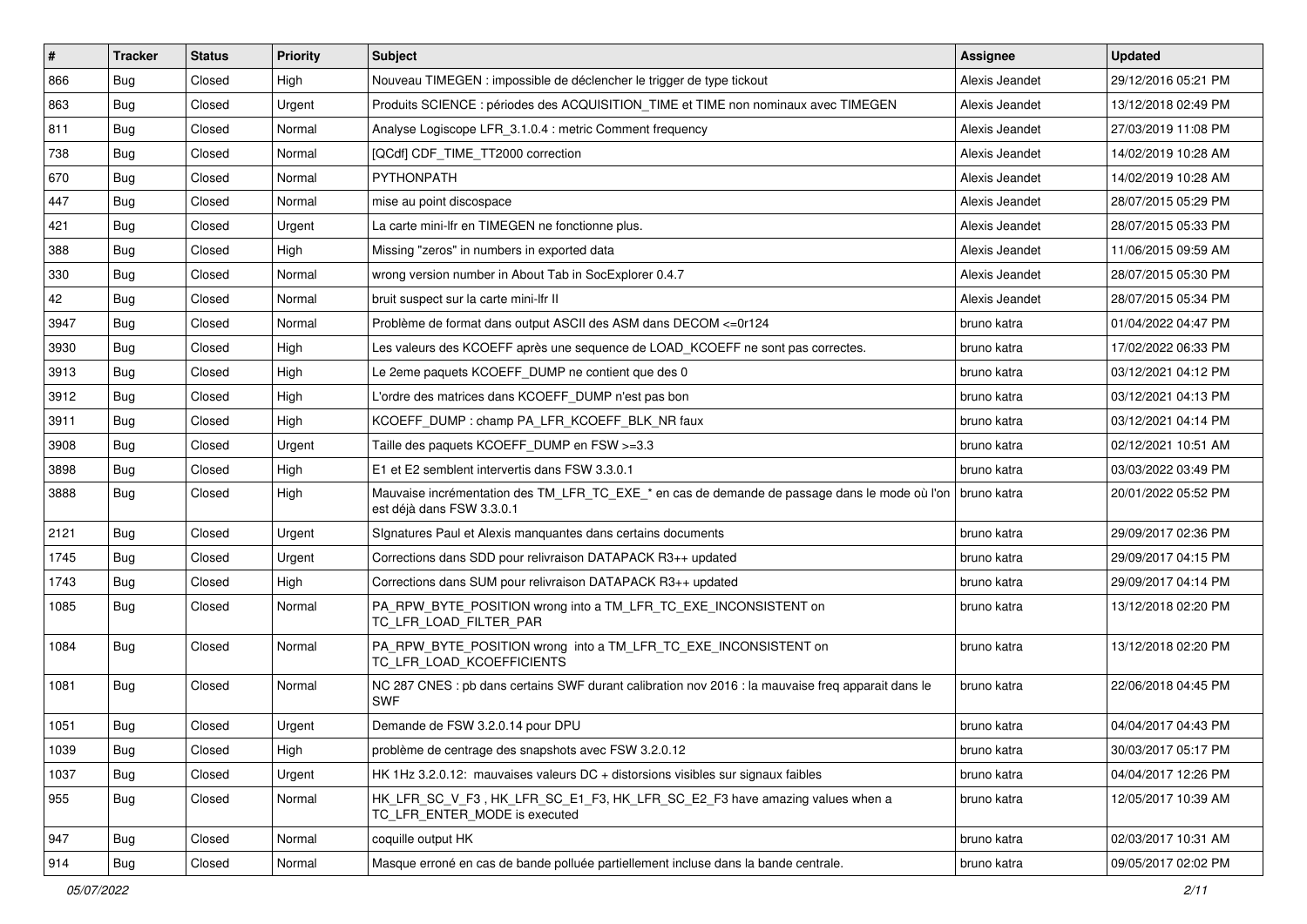| #   | <b>Tracker</b> | <b>Status</b> | Priority | Subject                                                                                                               | Assignee    | <b>Updated</b>      |
|-----|----------------|---------------|----------|-----------------------------------------------------------------------------------------------------------------------|-------------|---------------------|
| 906 | Bug            | Closed        | Normal   | LFR calibration signal amplitude should be increased at 10KHz                                                         | bruno katra | 21/04/2017 03:53 PM |
| 864 | Bug            | Closed        | Urgent   | Mauvais BIN filtrée suite à reception d'un UPDATE_INFO avec les fréquences RW : décalage de 1                         | bruno katra | 24/01/2017 06:05 PM |
| 862 | Bug            | Closed        | Urgent   | Valeurs des masques RW erronées dans TM LFR PARAMETER DUMP                                                            | bruno katra | 02/02/2017 03:55 PM |
| 652 | Bug            | Closed        | Normal   | memory map to be added in SUM and/or SDD                                                                              | bruno katra | 13/12/2018 02:39 PM |
| 651 | Bug            | Closed        | Normal   | LEON power down mode status in SUM                                                                                    | bruno katra | 08/03/2016 03:08 PM |
| 616 | <b>Bug</b>     | Closed        | Normal   | Long test in SBM1 and SBM2 modes                                                                                      | bruno katra | 11/02/2016 02:58 PM |
| 584 | Bug            | Closed        | Normal   | [QR R3] [RPWSWR-621] : discussions internes sur CWF_F3 ACQ_TIME = 0x0000000                                           | bruno katra | 27/01/2017 02:20 PM |
| 583 | Bug            | Closed        | Normal   | [QR R3] [RPWSWR-624] : SRS à mettre à jour avec nouveau comportement                                                  | bruno katra | 18/02/2016 12:49 PM |
| 582 | Bug            | Closed        | High     | [QR R3] [RPWSWR-627] et [RPWSWR-628] : clarifier les problèmes de SWF                                                 | bruno katra | 13/12/2018 03:09 PM |
| 581 | Bug            | Closed        | High     | [QR R3] [RPWSWR-625] : document de caractérisation à fournir au CNES                                                  | bruno katra | 13/12/2018 03:06 PM |
| 580 | Bug            | Closed        | Normal   | [QR R3] [RPWSWR-633] : signer les documents                                                                           | bruno katra | 27/01/2017 02:38 PM |
| 578 | Bug            | Closed        | Normal   | [QR R3] [RPWSWR-568] : point 5                                                                                        | bruno katra | 01/03/2016 04:37 PM |
| 573 | <b>Bug</b>     | Closed        | Normal   | [QR R3] [RPWSWR-610] et [RPWSWR-568, point 6] : ajouter un RD ou AD à la SRS + passage de<br>plusieurs design en test | bruno katra | 01/03/2016 04:26 PM |
| 569 | Bug            | Closed        | Normal   | [QR R3] SUM : nombreuses corrections mineures                                                                         | bruno katra | 08/03/2016 03:21 PM |
| 568 | Bug            | Closed        | Normal   | [QR R3] [JIRA] (MEBRPWMEB-495) LFR doesn't detect the TIME TIMECODE CTR errors                                        | bruno katra | 01/03/2016 04:30 PM |
| 567 | Bug            | Closed        | Normal   | Analyse Logiscope FSW 3.0.0.10 : Several coding rules violations to be fixed                                          | bruno katra | 12/01/2017 03:39 PM |
| 566 | Bug            | Closed        | Normal   | [QR R3] [JIRA] (RPWMEB-465) Status of HK LFR SC POTENTIAL FLAG in TM LFR HK                                           | bruno katra | 04/03/2016 03:43 PM |
| 565 | <b>Bug</b>     | Closed        | High     | [QR R3] [JIRA] (RPWSWR-577) Quality remark on Software Validation Report                                              | bruno katra | 03/03/2016 05:01 PM |
| 560 | Bug            | Closed        | Normal   | activer la vérification du cache du Leon3FT                                                                           | bruno katra | 26/02/2016 12:20 PM |
| 558 | <b>Bug</b>     | Closed        | Normal   | [QR R3] [RPWMEB-515] - TM_LFR_TC_EXE_INCONSISTENT au lieu de<br>TM_LFR_TC_EXE_NOT_EXECUTABLE attendu                  | bruno katra | 01/03/2016 03:45 PM |
| 554 | Bug            | Closed        | Normal   | Problème datation waveform par rapport à SSS-CP-EQS-340                                                               | bruno katra | 13/12/2018 02:08 PM |
| 553 | <b>Bug</b>     | Closed        | Normal   | NON CONFORMITE SSS-CP-EQS-326                                                                                         | bruno katra | 24/05/2016 11:43 PM |
| 548 | Bug            | Closed        | Normal   | erreurs d'enregistrement des SWF_F1 et SWF_F0 à 16 s en SBM2 (doublons + temps)                                       | bruno katra | 07/03/2016 03:56 PM |
| 525 | Bug            | Closed        | Normal   | JIRA - RPWSWR-450 : validation procedure update                                                                       | bruno katra | 19/11/2015 04:57 PM |
| 524 | <b>Bug</b>     | Closed        | Normal   | JIRA - RPWSWR-143 : 2 TBD and 1 TBC to be cleared in SRS                                                              | bruno katra | 23/10/2015 02:52 PM |
| 509 | Bug            | Closed        | High     | SGSE 3.0.0.0 affichages ASM F0 et ASM F1 erronés pour f > fe/4 ?                                                      | bruno katra | 09/10/2015 11:50 AM |
| 487 | Bug            | Closed        | High     | TC_LFR_LOAD_FBINS_MASK semble ne pas avoir d'effet sur les produits BP2                                               | bruno katra | 28/01/2016 03:00 PM |
| 480 | <b>Bug</b>     | Closed        | Normal   | R3 *** HK_LFR_MAG_FIELDS_FLAG never_updated                                                                           | bruno katra | 23/10/2015 04:16 PM |
| 452 | Bug            | Closed        | Normal   | Corriger les pbs de precisions sur BP1 et BP2 dans DECOM R2                                                           | bruno katra | 15/02/2016 05:01 PM |
| 448 | <b>Bug</b>     | Closed        | Urgent   | R3 *** BP1 : valeurs VPHI et SX aberrantes                                                                            | bruno katra | 08/07/2015 10:40 AM |
| 420 | Bug            | Closed        | Normal   | la fonction getSWVersion() de SocExplorer n'existe plus                                                               | bruno katra | 26/06/2015 10:12 AM |
| 418 | <b>Bug</b>     | Closed        | High     | données BP2 complètement fausses (en mode SBM2 et échantillonange à F1)                                               | bruno katra | 04/06/2015 03:53 PM |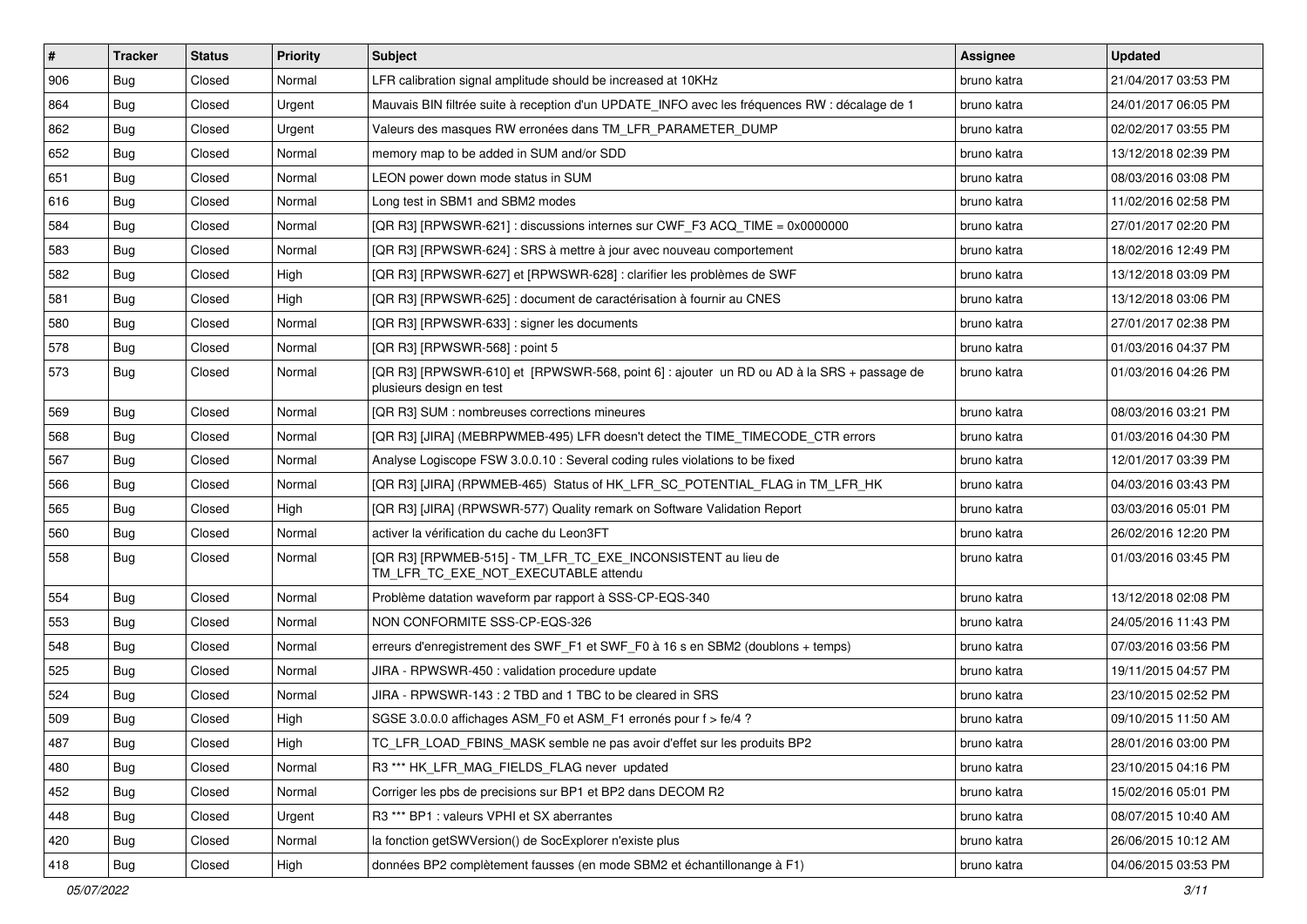| $\vert$ # | <b>Tracker</b> | <b>Status</b> | <b>Priority</b> | <b>Subject</b>                                                                                                                                              | <b>Assignee</b> | <b>Updated</b>      |
|-----------|----------------|---------------|-----------------|-------------------------------------------------------------------------------------------------------------------------------------------------------------|-----------------|---------------------|
| 375       | Bug            | Closed        | Urgent          | Pas de sorties de decom sur des gros fichiers binaires.                                                                                                     | bruno katra     | 31/03/2015 02:14 PM |
| 362       | Bug            | Closed        | High            | CWF F3: Champ PA LFR ACQUISITION TIME=0x000000000000                                                                                                        | bruno katra     | 27/01/2017 02:31 PM |
| 327       | Bug            | Closed        | High            | Erreur dans la formule des BP2 cross                                                                                                                        | bruno katra     | 10/02/2015 12:44 PM |
| 318       | Bug            | Closed        | High            | Corrections mineures dans DECOM                                                                                                                             | bruno katra     | 30/01/2015 02:23 PM |
| 245       | Bug            | Closed        | Normal          | synchronisation des snapshots                                                                                                                               | bruno katra     | 24/03/2017 11:55 AM |
| 238       | <b>Bug</b>     | Closed        | High            | Wrong behavior after SY_xxx_DPU_CONNECT_ATTEMPT unsuccessful attempts of connection with the   bruno katra<br><b>DPU</b>                                    |                 | 01/03/2016 04:44 PM |
| 180       | Bug            | Closed        | Normal          | Pb RAM SocExplorer pour tests longs SBM1/2                                                                                                                  | bruno katra     | 12/10/2015 10:28 PM |
| 169       | <b>Bug</b>     | Closed        | Immediate       | En SBM1, l'arrivée d'un SWF fait planter le soft de vol.                                                                                                    | bruno katra     | 13/06/2014 03:42 PM |
| 167       | Bug            | Closed        | Immediate       | TC_LFR_LOAD_NORMAL_PAR avec SY_LFR_N_BP_P0 = 0 fait planter le soft de vol                                                                                  | bruno katra     | 17/06/2014 12:22 PM |
| 155       | Bug            | Closed        | Normal          | Différence du format d'affichage du temps entre CWF et SWF                                                                                                  | bruno katra     | 14/10/2014 04:13 PM |
| 131       | Bug            | Closed        | Normal          | Modification de l'étiquette "Raw Integer" pour "2^-16 sec units"                                                                                            | bruno katra     | 14/10/2014 04:13 PM |
| 123       | Bug            | Closed        | High            | Typage du temps dans le calcul du CUC time.                                                                                                                 | bruno katra     | 24/04/2014 06:09 PM |
| 114       | Bug            | Closed        | Low             | TM LFR TC EXE ERROR inopportun                                                                                                                              | bruno katra     | 23/05/2014 03:11 PM |
| 113       | Bug            | Closed        | Normal          | Affectation des champs de TM_LFR_HK en fin de boot du LFR                                                                                                   | bruno katra     | 13/06/2014 05:34 PM |
| 112       | Bug            | Closed        | High            | Pb de traitement de TC_LFR_UPDATE_TIME                                                                                                                      | bruno katra     | 24/03/2017 12:00 PM |
| 108       | Bug            | Closed        | Immediate       | Champs TIME et ACQUISITION_TIME différents dans les TM_LFR_SCIENCE_*                                                                                        | bruno katra     | 13/06/2014 04:26 PM |
| 104       | Bug            | Closed        | Immediate       | SY_LFR_FPGA_VERSION_N3 de TM_LFR_HK erroné                                                                                                                  | bruno katra     | 13/06/2014 05:36 PM |
| 100       | <b>Bug</b>     | Closed        | Normal          | Incohérence entre le traitement de TC_LFR_ENTER_MODE et l'affectation de HK_LFR_MODE<br>(TM_LFR_HK)                                                         | bruno katra     | 10/06/2015 10:07 AM |
| 99        | Bug            | Closed        | High            | Plantage FSW LFR sur fine time de CP_LFR_ENTER_MODE_TIME (TC_LFR_ENTER_MODE) non nul                                                                        | bruno katra     | 17/06/2014 12:55 PM |
| 95        | Bug            | Closed        | Normal          | La durée du boot/reboot du LFR FSW semble mal maîtrisée.                                                                                                    | bruno katra     | 24/06/2014 04:18 PM |
| 92        | Bug            | Closed        | Normal          | Gestion du coarse time avec bit de synchro                                                                                                                  | bruno katra     | 28/04/2014 05:59 PM |
| 89        | Bug            | Closed        | Low             | Attente de la première TM_LFR_SCIENCE_BURST_CWF_F2/TM_LFR_SCIENCE_NORMAL_SWF_Fx<br>supérieure à sa période                                                  | bruno katra     | 27/01/2017 02:42 PM |
| 86        | Bug            | Closed        | Normal          | Rejet de TC_LFR_LOAD_SBMx_PAR en SBMy (x<>y)                                                                                                                | bruno katra     | 10/06/2014 12:47 PM |
| 85        | <b>Bug</b>     | Closed        | Immediate       | TC_LFR_LOAD_NORMAL_PAR: SY_LFR_N_ASM_P, SY_LFR_N_BP_P0 et , SY_LFR_N_BP_P1 = 0<br>acceptés                                                                  | bruno katra     | 17/06/2014 12:18 PM |
| 82        | Bug            | Closed        | Low             | Pas de control sur SY_LFR_N_SWP_P de TC_LFR_LOAD_NORMAL_PAR                                                                                                 | bruno katra     | 11/06/2014 05:11 PM |
| 78        | <b>Bug</b>     | Closed        | Normal          | Pb de TM_LFR_TC_EXE_CORRUPTED sur TC_LFR_UPDATE_INFO/TC_LFR_UPDATE_TIME<br>corrompus                                                                        | bruno katra     | 19/06/2014 12:56 PM |
| 77        | Bug            | Closed        | Normal          | Reset HW met à 0 le bit MSB du temps interne (qui représente la synchronisation avec un "time code")                                                        | bruno katra     | 13/06/2014 05:32 PM |
| 74        | Bug            | Closed        | Normal          | Périodicité de TM_LFR_SCIENCE_BURST_CWF_F2 hors tolérance.                                                                                                  | bruno katra     | 16/06/2014 05:22 PM |
| 73        | Bug            | Closed        | Normal          | Par défaut, l'envoi de TM_LFR_SCIENCE_NORMAL_CWF_LONG_F3 est privilégié devant<br>TM_LFR_SCIENCE_NORMAL_CWF_F3 (valeur par défaut de SY_LFR_N_CWF_LONG_F3). | bruno katra     | 17/06/2014 04:00 PM |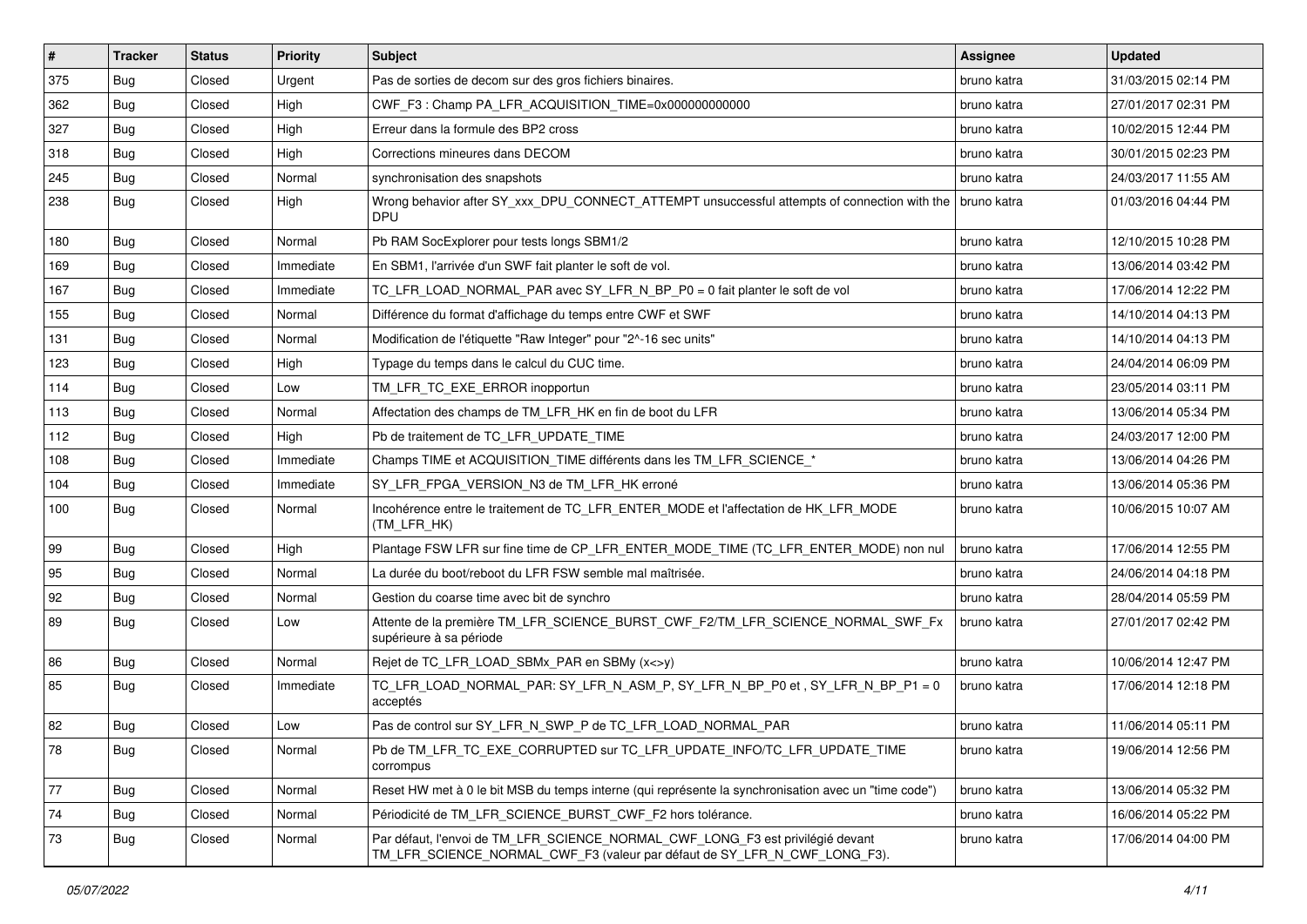| $\vert$ # | <b>Tracker</b> | <b>Status</b> | <b>Priority</b> | Subject                                                                                                                       | Assignee                | <b>Updated</b>      |
|-----------|----------------|---------------|-----------------|-------------------------------------------------------------------------------------------------------------------------------|-------------------------|---------------------|
| 72        | Bug            | Closed        | Low             | Perte de périodicité sur ultime TM LFR SCIENCE SBM2 CWF F2                                                                    | bruno katra             | 22/06/2018 05:16 PM |
| 68        | Bug            | Closed        | Normal          | Initialisation de l'heure interne du LFR: pb avec le MSB                                                                      | bruno katra             | 16/06/2014 03:48 PM |
| 65        | Bug            | Closed        | Immediate       | TC LFR LOAD NORMAL PAR: pas de vérif sur SY LFR N ASM P, S LFR N BP P0,<br>SY_LFR_N_BP_P1.                                    | bruno katra             | 13/06/2014 04:06 PM |
| 63        | Bug            | Closed        | Normal          | TC_LFR_ENABLE_CALIBRATION et TC_LFR_DISABLE_CALIBRATION provoquent<br>TM_LFR_TC_EXE_NOT_EXECUTABLE en STANDBY                 | bruno katra             | 09/06/2015 01:42 PM |
| 59        | Bug            | Closed        | Normal          | TC LFR DISABLE CALIBRATION à implémenter                                                                                      | bruno katra             | 10/06/2015 10:10 AM |
| 56        | Bug            | Closed        | Normal          | TC_LFR_ENABLE_CALIBRATION à implémenter                                                                                       | bruno katra             | 10/06/2015 10:13 AM |
| 34        | Bug            | Closed        | Normal          | Problème fine time des formats CUC.                                                                                           | bruno katra             | 14/03/2014 05:27 PM |
| 234       | Bug            | Closed        | Normal          | Problème sur la forme d'onde ("écrêtage" vers 1.5 V d'amplitudes)                                                             | Jean-Christophe Pellion | 02/10/2014 09:26 AM |
| 93        | <b>Bug</b>     | Closed        | Normal          | versionner les fichiers vhdlib.txt, vhdsim.txt                                                                                | Jean-Christophe Pellion | 07/01/2015 02:43 PM |
| 6         | Bug            | Closed        | Normal          | écriture des données snapshot f0 f1 f2 erronée                                                                                | Jean-Christophe Pellion | 25/02/2014 02:16 PM |
| 5         | Bug            | Closed        | Normal          | IRQ from WaveFormPicker                                                                                                       | Jean-Christophe Pellion | 19/11/2013 09:42 AM |
| 2079      | Bug            | Closed        | Normal          | crash on duplicating and renaming a variable                                                                                  | Nicolas Aunai           | 14/02/2019 10:28 AM |
| 894       | Bug            | Closed        | Normal          | Date selection ergonomy could be improved                                                                                     | Nicolas Aunai           | 14/02/2019 10:28 AM |
| 893       | Bug            | Closed        | Normal          | date selection widget layout almost broken                                                                                    | Nicolas Aunai           | 14/02/2019 10:28 AM |
| 740       | Bug            | Closed        | Normal          | OpenGL series remanence after disabling OpenGL on a plot                                                                      | Nicolas Aunai           | 14/02/2019 10:28 AM |
| 709       | Bug            | Closed        | Normal          | Plot Legend is no longer displayed                                                                                            | Nicolas Aunai           | 14/02/2019 10:28 AM |
| 679       | Bug            | Closed        | Normal          | difficulties testing filedownloader                                                                                           | Nicolas Aunai           | 14/02/2019 10:28 AM |
| 662       | Bug            | Closed        | High            | Data tree does not show up on Mac when launching application                                                                  | Nicolas Aunai           | 14/02/2019 10:28 AM |
| 650       | Bug            | Closed        | High            | Spectro + linear plot in the same scroll area                                                                                 | Nicolas Aunai           | 14/02/2019 10:28 AM |
| 641       | Bug            | Closed        | High            | amda PAD download                                                                                                             | Nicolas Aunai           | 14/02/2019 10:28 AM |
| 639       | Bug            | Closed        | High            | TimeSeries are not displayed properly in plotEngine                                                                           | Nicolas Aunai           | 14/02/2019 10:28 AM |
| 523       | Bug            | Closed        | Normal          | [JIRA] (RPWMEB-503) Variations niveaux affichés ds Foreign (sans modifier les entrées)                                        | Nicolas Briand          | 09/10/2015 11:50 AM |
| 1005      | <b>Bug</b>     | Closed        | High            | HK LFR SC V F3, HK LFR SC E1 F3, HK LFR SC E2 F3 see a differentnoise signal                                                  | paul leroy              | 27/03/2017 03:56 PM |
| 988       | Bug            | Closed        | Urgent          | TC_LFR_LOAD_FILTER_PAR : filtrage erronée en cas de TBAD ou SHIFT non entier.                                                 | paul leroy              | 20/03/2017 11:06 AM |
| 984       | <b>Bug</b>     | Closed        | Immediate       | FFT retirée alors que en dehors du TBAD                                                                                       | paul leroy              | 20/03/2017 11:19 AM |
| 978       | Bug            | Closed        | Urgent          | Mauvais nombre de FFT retiré lors du filtrage PAS                                                                             | paul leroy              | 20/03/2017 11:22 AM |
| 869       | Bug            | Closed        | Normal          | champ SY_LFR_PAS_FILTER_DELTA_F de TM_LFR_PARAMETER_PAR non initialisé à la valeur par<br>défaut si pas de TC LOAD FILTER PAR | paul leroy              | 29/12/2016 04:11 PM |
| 810       | Bug            | Closed        | Low             | Analyse Logiscope LFR 3.1.0.4 : Tr OperCond Severity is Low                                                                   | paul leroy              | 26/04/2017 02:45 PM |
| 808       | Bug            | Closed        | Low             | Analyse Logiscope LFR 3.1.0.4 : Don Separee Severity is Medium                                                                | paul leroy              | 13/01/2017 04:56 PM |
| 806       | Bug            | Closed        | Low             | Analyse Logiscope LFR_3.1.0.4 : Tr_ParenArg Severity is High                                                                  | paul leroy              | 24/04/2017 12:36 PM |
| 805       | Bug            | Closed        | Low             | Analyse Logiscope LFR_3.1.0.4 : Tr_OrdreChoix Severity is High                                                                | paul leroy              | 13/01/2017 04:03 PM |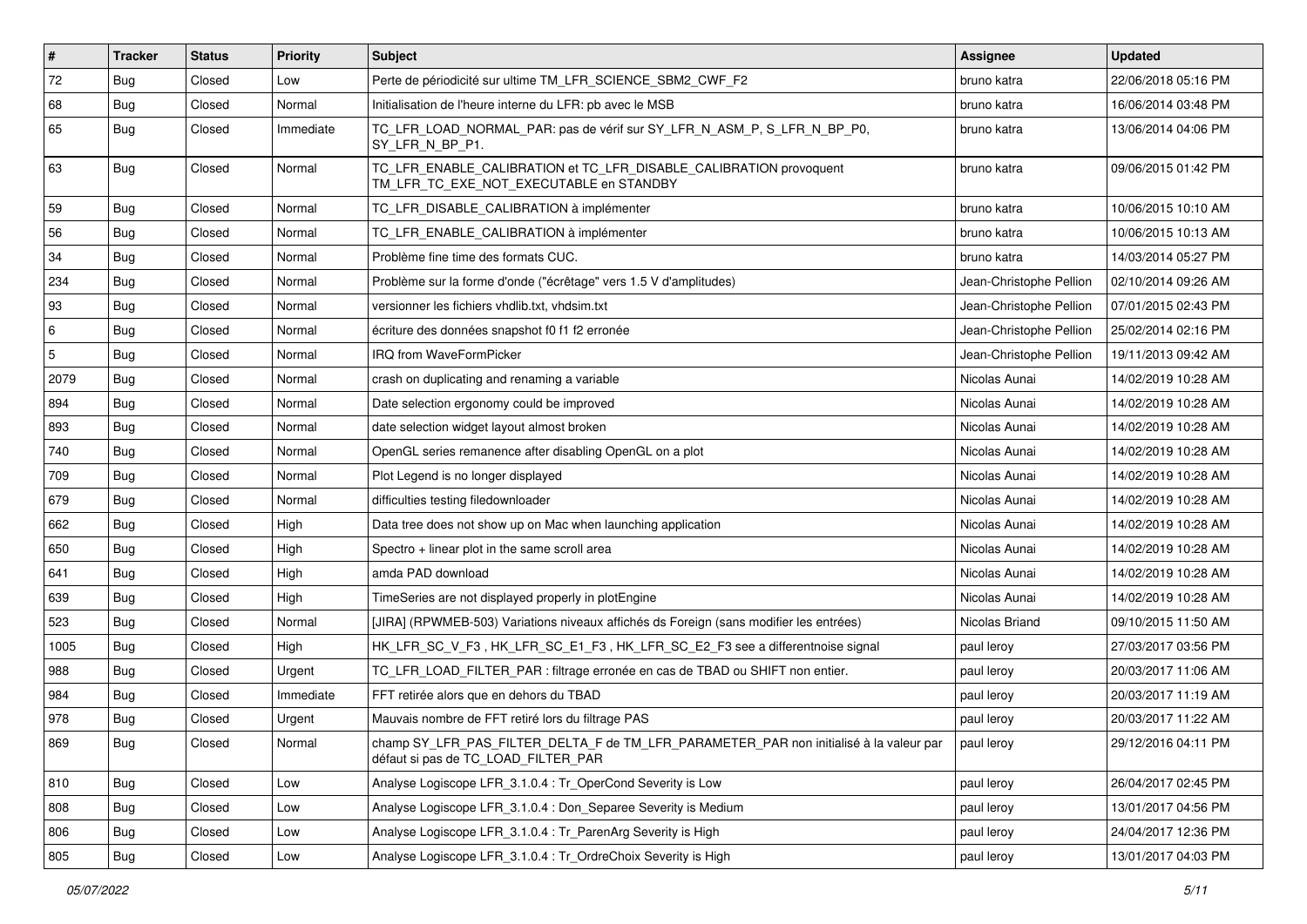| $\vert$ # | <b>Tracker</b> | <b>Status</b> | <b>Priority</b> | Subject                                                                                                      | Assignee   | <b>Updated</b>      |
|-----------|----------------|---------------|-----------------|--------------------------------------------------------------------------------------------------------------|------------|---------------------|
| 804       | Bug            | Closed        | Low             | Analyse Logiscope LFR 3.1.0.4 : Tr ModelFonction Severity is High                                            | paul leroy | 03/10/2018 06:39 PM |
| 803       | Bug            | Closed        | Low             | Analyse Logiscope LFR_3.1.0.4 : Tr_BoucleSortie Severity is High                                             | paul leroy | 13/01/2017 04:02 PM |
| 802       | Bug            | Closed        | Low             | Analyse Logiscope LFR 3.1.0.4 : rule Tr Accolades Severity is High                                           | paul leroy | 03/10/2018 06:38 PM |
| 796       | Bug            | Closed        | Low             | Analyse Logiscope LFR 3.1.0.4 : rule Don Initialisation P1 Severity is High                                  | paul leroy | 03/10/2018 06:27 PM |
| 629       | Bug            | Closed        | Normal          | Lost TM_LFR_HK with timegen                                                                                  | paul leroy | 17/02/2016 12:30 PM |
| 535       | Bug            | Closed        | Urgent          | Field HK_LFR_LAST_EXE_TC_SUBTYPE incorrect if aTC_LFR_LOAD_FBINS_MASK has been sent                          | paul leroy | 05/10/2015 01:23 PM |
| 496       | Bug            | Closed        | Urgent          | Bistream 1.1.89 tests ctc200 2015 09 10                                                                      | paul leroy | 12/10/2015 07:52 AM |
| 392       | Bug            | Closed        | Normal          | TC_LFR_LOAD_COMMON_PAR                                                                                       | paul leroy | 20/04/2015 01:49 PM |
| 349       | Bug            | Closed        | Urgent          | Les paquets SWF_F0/F1/F2 du mode NORMAL ne sont pas générés en SBM2                                          | paul leroy | 06/03/2015 04:10 PM |
| 323       | Bug            | Closed        | High            | problème de date sur les données f2                                                                          | paul leroy | 10/02/2015 01:23 PM |
| 317       | Bug            | Closed        | Urgent          | données cross-corrélation ASM erronées ?                                                                     | paul leroy | 07/04/2015 04:25 PM |
| 316       | Bug            | Closed        | Urgent          | division par zéro dans les fonctions BP1 set et BP2 set                                                      | paul leroy | 02/02/2015 12:37 PM |
| 313       | Bug            | Closed        | Normal          | Indices de fréquences des ASM décalés de 1 à gauche                                                          | paul leroy | 07/04/2015 04:05 PM |
| 307       | <b>Bug</b>     | Closed        | Normal          | numéro de version du VHDL non accessible après un reset HW                                                   | paul leroy | 05/02/2015 08:32 AM |
| 300       | Bug            | Closed        | High            | Répétition des mêmes valeurs de BP dans tous les paquets                                                     | paul leroy | 29/01/2015 09:22 AM |
| 266       | Bug            | Closed        | Normal          | tests préliminaires sur design 0.1.32                                                                        | paul leroy | 10/02/2015 09:02 AM |
| 244       | Bug            | Closed        | Normal          | LONG_F3 serait enregistré dans packet data mais pas dans les fichiers packet log ?                           | paul leroy | 17/10/2014 11:37 AM |
| 184       | Bug            | Closed        | Normal          | [JIRA] (RPWMEB-282) Generation period of TM_LFR_SCIENCE_NORMAL_CWF_F3 packets                                | paul leroy | 17/09/2014 05:21 PM |
| 182       | Bug            | Closed        | Immediate       | [JIRA] (RPWMEB-283) The content of the PA_LFR_ACQUISITION_TIME parameter of LFR science<br>packets is wrong] | paul leroy | 03/03/2015 12:32 PM |
| 176       | Bug            | Closed        | High            | EM: 2 reponses suite à Envoi TC_LFR_LOAD_*_PARAM ds le mode courant (BURST, SBM1,SBM2)                       | paul leroy | 23/06/2014 02:05 PM |
| 129       | <b>Bug</b>     | Closed        | High            | mise à jour du driver ADC RHF1401 pour l'EM LFR                                                              | paul leroy | 17/06/2014 07:11 AM |
| 125       | Bug            | Closed        | High            | LFR ADC data justification                                                                                   | paul leroy | 10/02/2015 09:03 AM |
| 118       | Bug            | Closed        | Normal          | TC LFR ENTER MODE: prise en compte de CP LFR ENTER MODE TIME                                                 | paul leroy | 16/05/2014 01:59 PM |
| 87        | <b>Bug</b>     | Closed        | Low             | Perte d'un TM LFR HK                                                                                         | paul leroy | 05/02/2015 08:47 AM |
| 83        | Bug            | Closed        | Low             | Talon dans la période de génération des TM_LFR_SCIENCE_NORMAL_SWF_Fx                                         | paul leroy | 12/03/2014 09:45 AM |
| 71        | <b>Bug</b>     | Closed        | Low             | Initialisation de SEQUENCE CNT des TM LFR *                                                                  | paul leroy | 05/03/2014 07:23 PM |
| 70        | <b>Bug</b>     | Closed        | Normal          | SOURCE ID = 0 doit être rejeté pour toute TC LFR de V2.                                                      | paul leroy | 05/03/2014 07:26 PM |
| 64        | <b>Bug</b>     | Closed        | Normal          | PA_LFR_ACQUISITION_TIME de TM_LFR_SCIENCE_SBM1_CWF_F1                                                        | paul leroy | 06/03/2014 10:09 AM |
| 61        | Bug            | Closed        | Normal          | Traitement des PID, CAT, TYPE, et SUB-TYPE pour identifier les TM.                                           | paul leroy | 06/03/2014 05:09 PM |
| 60        | Bug            | Closed        | Normal          | Le champ PA_LFR_ACQUISITION_TIME de TM_LFR_SCIENCE_BURST_CWF_F2 est erroné                                   | paul leroy | 10/03/2014 10:32 AM |
| 53        | Bug            | Closed        | High            | TM_LFR_PARAMETER_DUMP incohérent avec l'ICD.                                                                 | paul leroy | 05/03/2014 02:41 PM |
| 52        | <b>Bug</b>     | Closed        | High            | Taille des TM_LFR_HK incohérente avec l'ICD.                                                                 | paul leroy | 05/03/2014 02:39 PM |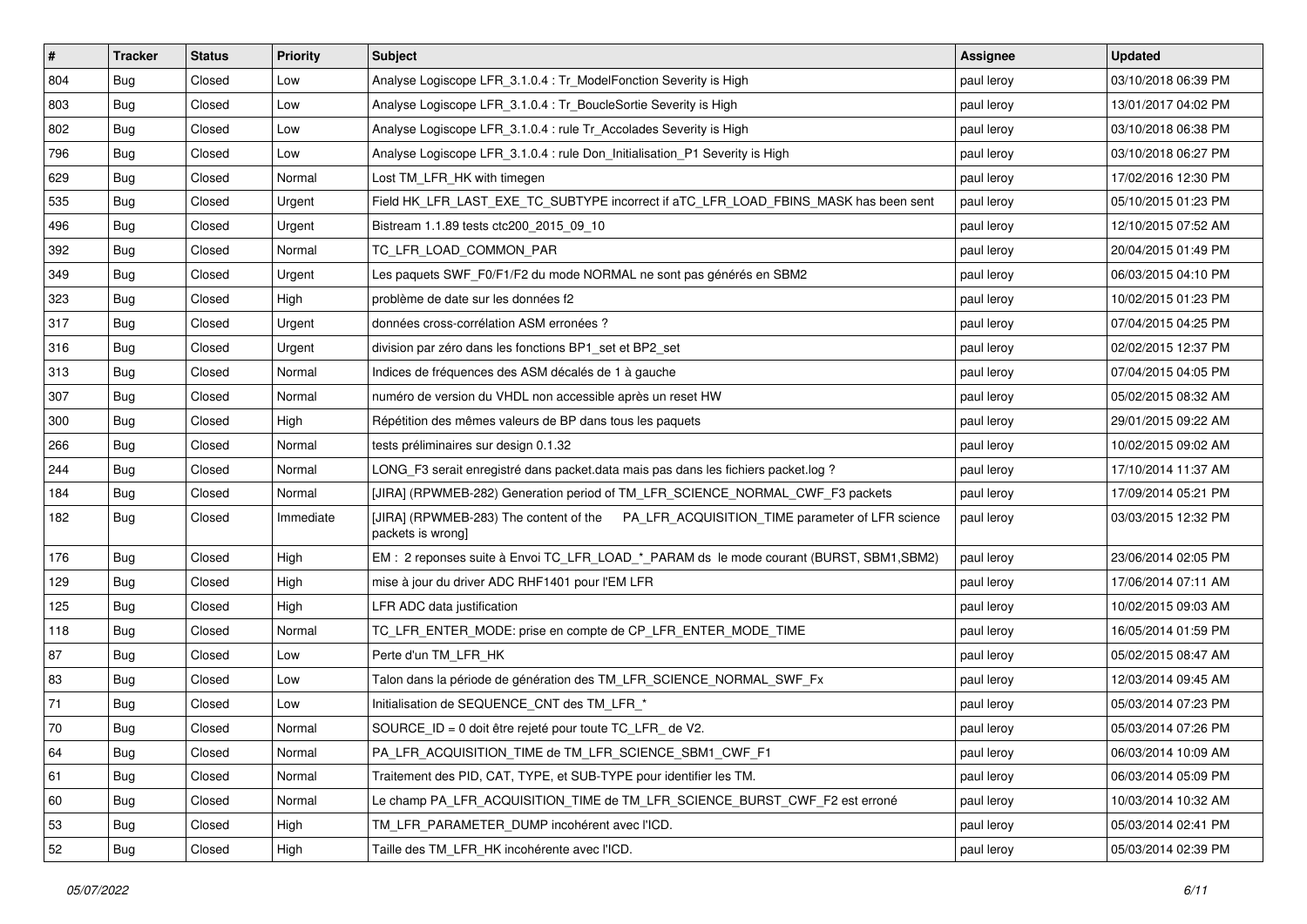| $\vert$ # | <b>Tracker</b> | <b>Status</b> | Priority  | <b>Subject</b>                                                                                               | Assignee         | <b>Updated</b>      |
|-----------|----------------|---------------|-----------|--------------------------------------------------------------------------------------------------------------|------------------|---------------------|
| 50        | <b>Bug</b>     | Closed        | Normal    | MINI-LFR - WFP 0.0.10 - Validation                                                                           | paul leroy       | 10/02/2015 03:20 PM |
| 25        | Bug            | Closed        | Normal    | LFR EM Bistream - 0.0.8 - Validation                                                                         | paul leroy       | 11/12/2013 09:51 PM |
| 3124      | <b>Bug</b>     | Closed        | Normal    | Analyse Logiscope LFR 3.2.0.21 : LFR basic-parameters : Don Initialisation P1 Severity is High               | thomas chust     | 08/10/2018 09:41 PM |
| 3122      | Bug            | Closed        | Normal    | Analyse Logiscope LFR 3.2.0.21 : LFR basic-parameters : Don Enumeration Severity is Medium                   | thomas chust     | 10/12/2018 03:47 PM |
| 982       | <b>Bug</b>     | Closed        | Urgent    | Verification SC_potention V_F3                                                                               | thomas chust     | 27/03/2017 03:57 PM |
| 600       | Bug            | Closed        | Normal    | transition SBM1 => SBM2 irrégulière pour les ASM (FSW 3.0.0.15)                                              | thomas chust     | 11/02/2016 02:32 PM |
| 476       | Bug            | Closed        | Urgent    | Bistream 1.1.88 tests ctc200 2015 07 23                                                                      | thomas chust     | 22/06/2018 05:08 PM |
| 472       | <b>Bug</b>     | Closed        | Normal    | Bistream 1.1.85 pb temps ASM et CWF_LONG                                                                     | thomas chust     | 07/10/2015 06:08 PM |
| 243       | Bug            | Closed        | Normal    | répondre à l'analyse Logiscope effectuée par William sur les sources du logiciel de vol                      | thomas chust     | 03/10/2018 05:22 PM |
| 241       | Bug            | Closed        | Normal    | 2 petits pb avec le SGSE                                                                                     | thomas chust     | 07/10/2015 06:04 PM |
| 237       | <b>Bug</b>     | Closed        | Normal    | FFT du SGSE à faire avec 2688 point                                                                          | thomas chust     | 30/09/2014 05:04 PM |
| 179       | Bug            | Closed        | Normal    | ACQUISITION_TIME a une valeur erronée sur certains produits au bout de plusieurs heures de test sur<br>l'EM. | thomas chust     | 22/07/2014 03:56 PM |
| 148       | <b>Bug</b>     | Closed        | High      | problème d'indice pour le tableau k f0                                                                       | thomas chust     | 26/06/2014 04:21 PM |
| 91        | Bug            | Closed        | Normal    | nombre de composantes d'une matrice spectrale pour la fonction BP1_set                                       | thomas chust     | 26/06/2014 04:23 PM |
| 90        | <b>Bug</b>     | Closed        | Normal    | problème d'alignement mémoire dans basic_parameter.c                                                         | thomas chust     | 26/06/2014 04:24 PM |
| 981       | <b>Bug</b>     | Closed        | Immediate | TC_LFR_LOAD_FILTER_PAR not acknowledged                                                                      | Veronique bouzid | 17/03/2017 05:22 PM |
| 976       | <b>Bug</b>     | Closed        | Urgent    | HK_LFR_SC_V_F3 is erroneous                                                                                  | Veronique bouzid | 16/03/2017 11:22 AM |
| 972       | Bug            | Closed        | High      | Negative Parameters send into TC_LFR_LOAD_FILTER_PAR not rejected                                            | Veronique bouzid | 17/03/2017 06:11 PM |
| 966       | Bug            | Closed        | Normal    | Comment valider le SSS-CP-EQS-526                                                                            | Veronique bouzid | 21/11/2018 10:09 AM |
| 957       | <b>Bug</b>     | Closed        | Normal    | Erroneous PA_LFR_RW_MASK_F2_WORD2 on TM_LFR_PARAMETER_DUMP when RW Freq =<br>96.0hz                          | Veronique bouzid | 03/03/2017 05:10 PM |
| 939       | Bug            | Closed        | Normal    | Negative RW Frequency send into TC_LFR_UPDATE_INFO is taken in account                                       | Veronique bouzid | 20/03/2017 12:48 PM |
| 934       | <b>Bug</b>     | Closed        | Normal    | HK_LFR_SC_RW1_F1_FLAG not updated when RW1_F1 is set                                                         | Veronique bouzid | 02/03/2017 11:39 AM |
| 912       | Bug            | Closed        | Normal    | champ HK LFR SC POTENTIEL FLAG passe à OFF                                                                   | Veronique bouzid | 03/02/2017 10:55 AM |
| 911       | <b>Bug</b>     | Closed        | Normal    | champ HK_LFR_PAS_FILTER_ENABLED non mis à jour apres envoi TC_LFR_LOAD_FILTER_PAR                            | Veronique bouzid | 03/02/2017 11:02 AM |
| 910       | <b>Bug</b>     | Closed        | Normal    | HK LFR DPU SPW LINK STATE: ERROR WAIT = $1$                                                                  | Veronique bouzid | 03/02/2017 10:17 AM |
| 907       | Bug            | Closed        | Urgent    | TC_LFR_LOAD_KCOEFFICIENTS plante le logiciel                                                                 | Veronique bouzid | 17/01/2017 04:44 PM |
| 874       | Bug            | Closed        | Normal    | Fonction Detail erroné sur TC LFR LOAD FILTER PAR                                                            | Veronique bouzid | 02/01/2017 01:05 PM |
| 871       | <b>Bug</b>     | Closed        | Normal    | Erreur dans fonction floatToChar                                                                             | Veronique bouzid | 18/01/2017 12:17 PM |
| 867       | Bug            | Closed        | Immediate | Fonction setFBinMask: Calcul masque erroné                                                                   | Veronique bouzid | 18/01/2017 01:33 PM |
| 865       | Bug            | Closed        | Immediate | Fonction setFBinMask erronée                                                                                 | Veronique bouzid | 18/01/2017 01:34 PM |
| 743       | Bug            | Closed        | Normal    | calcul des PA_LFR_RW_MASK à partir des CP_RPW_SC_RWX_FY                                                      | Veronique bouzid | 27/01/2017 02:07 PM |
| 715       | <b>Bug</b>     | Closed        | Normal    | R3+: field SY_LFR_PAS_FILTER_ENABLED into TM_LFR_HK Packet never updated                                     | Veronique bouzid | 19/08/2016 11:42 AM |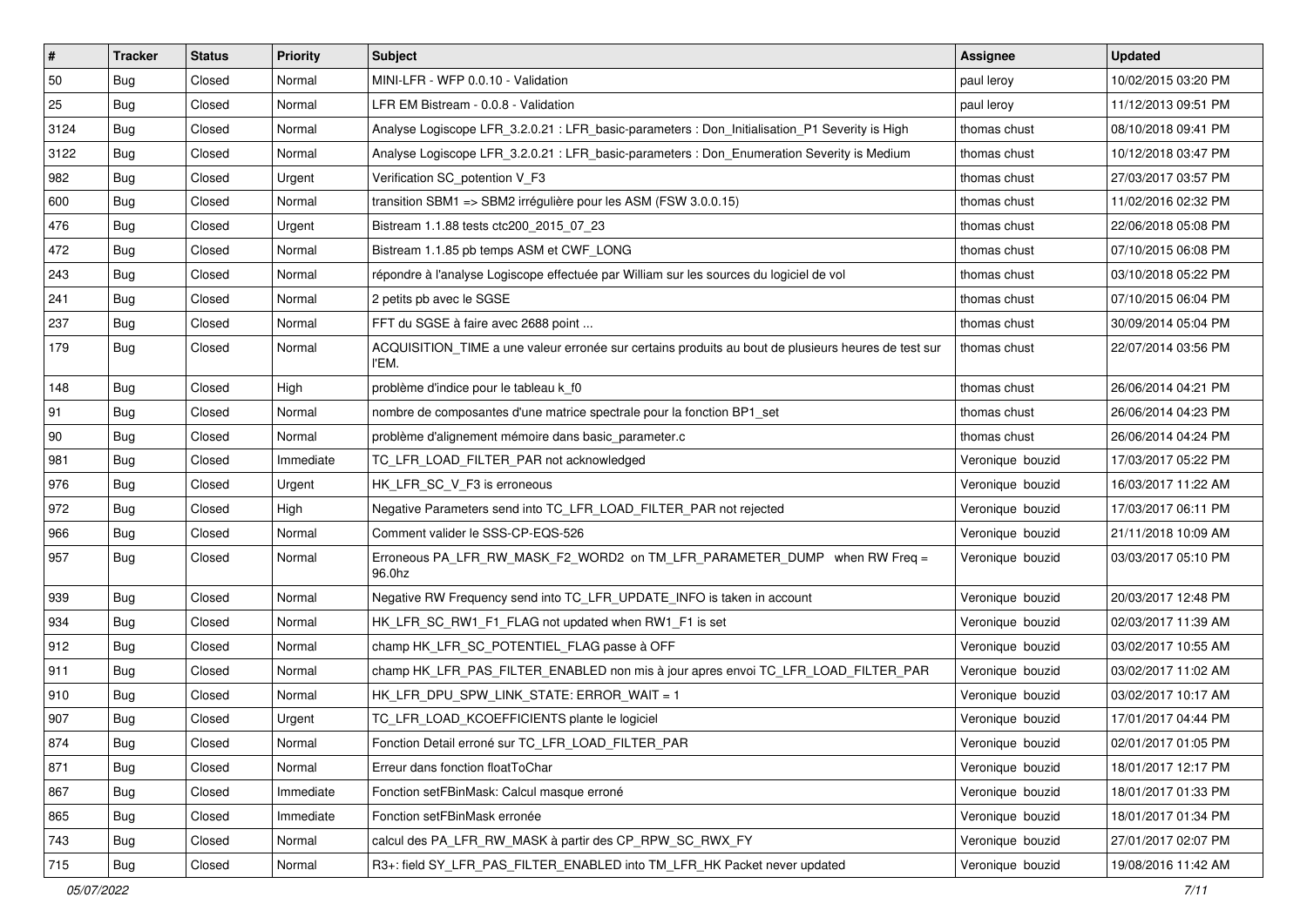| $\vert$ # | <b>Tracker</b> | <b>Status</b> | <b>Priority</b> | <b>Subject</b>                                                                                                 | Assignee         | <b>Updated</b>      |
|-----------|----------------|---------------|-----------------|----------------------------------------------------------------------------------------------------------------|------------------|---------------------|
| 707       | Bug            | Closed        | High            | R3+: dans TM LFR PARAMETER DUMP toutes les valeurs relatives aux RW et PAS FILTER sont à 0<br>au démarrage     | Veronique bouzid | 18/01/2017 12:12 PM |
| 703       | Bug            | Closed        | High            | $R3+$ : HK LFR LE CNT is wrong for each HK after the first one                                                 | Veronique bouzid | 17/01/2017 03:37 PM |
| 658       | Bug            | Closed        | Normal          | HK LFR TIMECODE INVALID is set after the boot sequence                                                         | Veronique bouzid | 02/06/2016 09:02 AM |
| 657       | Bug            | Closed        | Immediate       | HK LFR xE CNT doesn't manage the wrap of 8bits counter error                                                   | Veronique bouzid | 06/02/2017 10:49 AM |
| 649       | Bug            | Closed        | Hiah            | CCSDS_TC_PKT_MAX_SIZE wrong: detection of a TC with wrong length                                               | Veronique bouzid | 17/01/2017 04:30 PM |
| 637       | Bug            | Closed        | Normal          | Fields of TM LFR HK not tested                                                                                 | Veronique bouzid | 29/12/2016 04:57 PM |
| 635       | Bug            | Closed        | Normal          | HK_LFR_DPU_SPW_LINK_STATE never changes                                                                        | Veronique bouzid | 21/06/2018 01:30 PM |
| 617       | Bug            | Closed        | Normal          | Invalider les valeurs de SWF $P < 22s$                                                                         | Veronique bouzid | 12/02/2016 08:36 AM |
| 606       | Bug            | Closed        | Normal          | Gestion des erreurs: champ HK LFR LAST ER RID, HK LFR LAST ER CODE,<br>HK_LFR_LAST_ER_TIME                     | Veronique bouzid | 21/06/2018 01:34 PM |
| 604       | Bug            | Closed        | High            | Nominal: TC LFR UPDATE TIME + Time-code does'n t work                                                          | Veronique bouzid | 22/02/2016 10:27 AM |
| 602       | Bug            | Closed        | Normal          | Status of LFR WATCHDOG stays DISABLED                                                                          | Veronique bouzid | 03/02/2016 03:21 PM |
| 601       | Bug            | Closed        | Normal          | Computation of HK LFR LE CNT : sometimes erroneous                                                             | Veronique bouzid | 03/02/2016 03:41 PM |
| 592       | Bug            | Closed        | Normal          | tm period.py doesn't perform SBM1 BP2 F0                                                                       | Veronique bouzid | 26/01/2016 09:08 AM |
| 591       | Bug            | Closed        | Normal          | HK LFR TIME NOT SYNCHRO stays to 1                                                                             | Veronique bouzid | 28/01/2016 01:08 PM |
| 533       | Bug            | Closed        | Normal          | Champs PA_BIA_ON_OFF AND al de TM_LFR_SCIENCE_SBM2_BP*_F* ne sont pas mis à jour /<br>TC LFR UPDATE INFO       | Veronique bouzid | 07/10/2015 01:18 PM |
| 532       | Bug            | Closed        | Normal          | champs PA_BIA_ON_OFF AND al de toutes les TM_LFR_SCIENCE_SBM1_* ne sont pas mis à jour /<br>TC LFR UPDATE INFO | Veronique bouzid | 07/10/2015 01:12 PM |
| 531       | Bug            | Closed        | Normal          | champs PA_BIA_ON_OFF AND al de TM_LFR_SCIENCE_BURST_BP*_F* ne sont pas mis à jour /<br>TC LFR UPDATE INFO      | Veronique bouzid | 06/10/2015 10:53 AM |
| 529       | Bug            | Closed        | Urgent          | WRONG SEQUENCE CNT on PACKET ID=0xcfc                                                                          | Veronique bouzid | 06/10/2015 11:51 AM |
| 515       | Bug            | Closed        | Normal          | [JIRA] (RPWMEB-465) Status of HK_LFR_SC_POTENTIAL_FLAG in TM_LFR_HK                                            | Veronique bouzid | 23/10/2015 04:09 PM |
| 514       | Bug            | Closed        | Normal          | [JIRA] (RPWMEB-276) The cause of the reset is not updated in TM LFR HK                                         | Veronique bouzid | 01/10/2015 03:33 PM |
| 508       | Bug            | Closed        | Normal          | Field DESTINATION ID into TM LFR KCOEFFICIENTS DUMP non compliant                                              | Veronique bouzid | 02/10/2015 04:10 PM |
| 507       | Bug            | Closed        | Normal          | Field DESTINATION ID into TM LFR PARAMETER DUMP non compliant                                                  | Veronique bouzid | 02/10/2015 03:42 PM |
| 501       | Bug            | Closed        | Normal          | Signal de calibration non conforme 250mV au lieu de 500mV                                                      | Veronique bouzid | 23/10/2015 02:42 PM |
| 491       | Bug            | Closed        | Normal          | Liste des champs contenus dans TM LFR HK non renseignés.                                                       | Veronique bouzid | 29/12/2016 04:55 PM |
| 490       | Bug            | Closed        | Urgent          | [JIRA] (RPWMEB-495) LFR doesn't detect the TIME TIMECODE CTR errors                                            | Veronique bouzid | 26/10/2015 06:34 PM |
| 485       | Bug            | Closed        | Normal          | SY LFR S2 BP P0 = $255(s)$ , SY LFR S2 BP P1 = $255(s)$ make trouble in SBM2/NORMAL                            | Veronique bouzid | 05/11/2015 10:31 AM |
| 484       | Bug            | Closed        | Normal          | WRONG SEQUENCE CNT on PACKET ID=0xccc with ASM=BP1=4s                                                          | Veronique bouzid | 02/10/2015 12:42 PM |
| 483       | Bug            | Closed        | Normal          | SY_LFR_S1_BP_P0 = 63.75(s), SY_LFR_S1_BP_P1 = 255(s) make trouble in SBM1/NORMAL                               | Veronique bouzid | 04/11/2015 06:19 AM |
| 482       | Bug            | Closed        | Normal          | Ordre de vérification des parametres de TC LFR LOAD NORMAL PAR                                                 | Veronique bouzid | 26/10/2015 01:24 PM |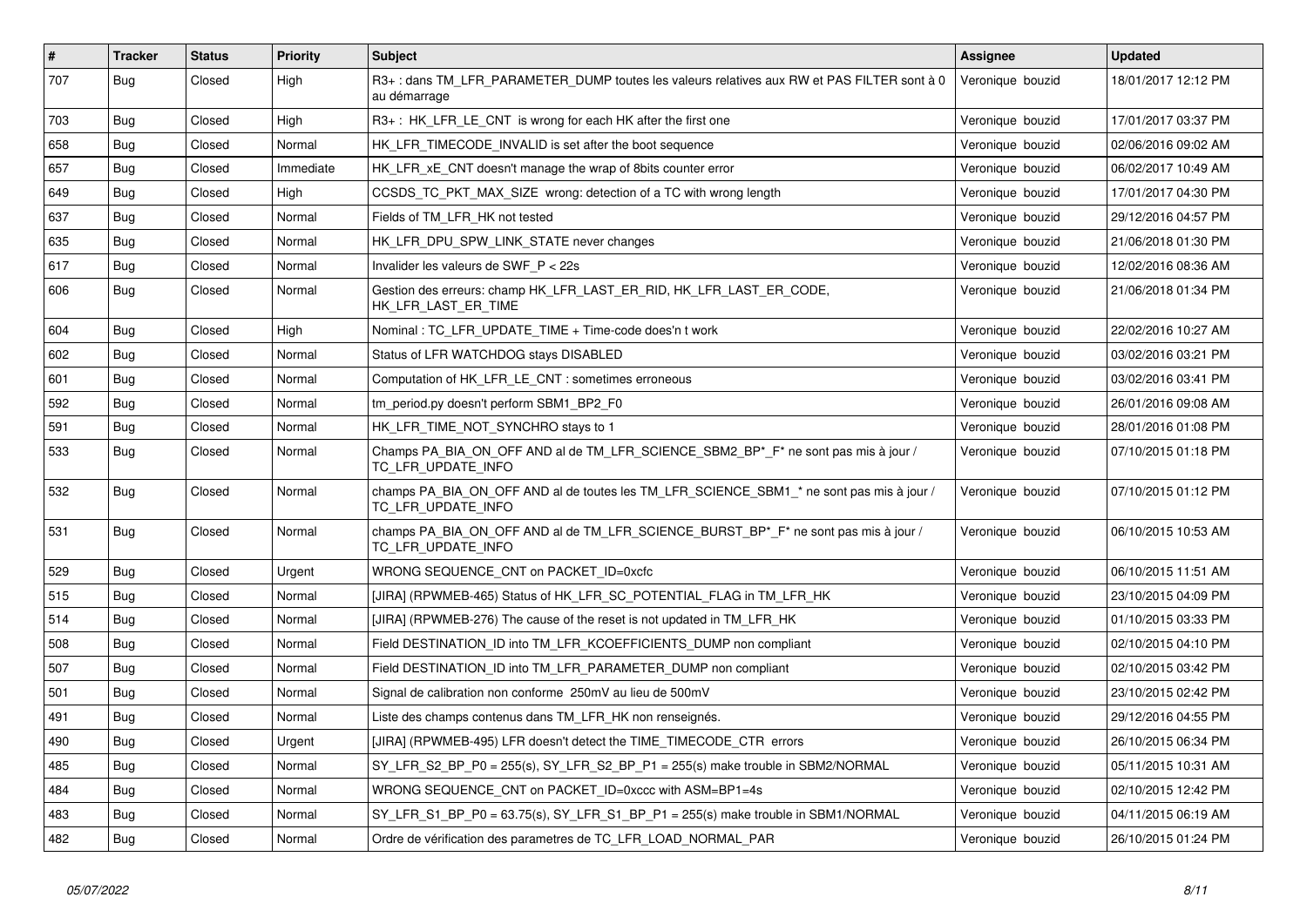| $\sharp$ | <b>Tracker</b> | <b>Status</b> | <b>Priority</b> | <b>Subject</b>                                                                                                  | Assignee         | <b>Updated</b>      |
|----------|----------------|---------------|-----------------|-----------------------------------------------------------------------------------------------------------------|------------------|---------------------|
| 477      | Bug            | Closed        | Urgent          | R3 *** fields HK_LFR_LAST_REJ_TC_ID and HK_LFR_LAST_REJ_TC_TYPE erroneous in<br>TM LFR HK                       | Veronique bouzid | 29/09/2015 12:36 PM |
| 456      | Bug            | Closed        | Normal          | champs PA_BIA_ON_OFF AND al de TM_LFR_SCIENCE_NORMAL_BP*_F* ne sont pas mis à jour /<br>TC_LFR_UPDATE_INFO      | Veronique bouzid | 06/10/2015 12:12 PM |
| 453      | Bug            | Closed        | Normal          | R3 *** TC_LFR_UPDATE_INFO ne fonctionne plus avec 3.0.0.7                                                       | Veronique bouzid | 01/07/2015 11:44 AM |
| 450      | Bug            | Closed        | Normal          | SSS-CP-EQS-526 non conforme par rapport à ICD >= 3.3                                                            | Veronique bouzid | 10/03/2016 03:42 PM |
| 433      | Bug            | Closed        | Normal          | R3 ***: TM_LFR_TC_EXE_NOT_EXECUTABLE: octet 25 SPARE is changed                                                 | Veronique bouzid | 11/06/2015 09:11 AM |
| 430      | Bug            | Closed        | High            | R2:** EQM Transition à une date donnée ne fonctionne pas                                                        | Veronique bouzid | 09/06/2015 11:42 AM |
| 427      | Bug            | Closed        | Normal          | R3 *** TM_LFR_TC_EXE_*: 3 parameters of SOURCE_DATA are switched                                                | Veronique bouzid | 26/06/2015 01:36 PM |
| 426      | Bug            | Closed        | Normal          | R3 *** TC_LFR_LOAD_KCOEFFICIENTS: SY_LFR_KCOEFF_FREQUENCY ne doit pas etre superieur<br>à 35                    | Veronique bouzid | 26/06/2015 01:48 PM |
| 424      | Bug            | Closed        | Normal          | Dysfonctionnement sur le test SVS-0018<br>(/opt/VALIDATION_R2/lfrverif/LFR_SVS/SVS-0018/source_id_loop_step1.py | Veronique bouzid | 06/10/2015 11:21 AM |
| 413      | Bug            | Closed        | Urgent          | R3 *** envoi de TC_LFR_LOAD_KCOEFFICIENTS fait crasher SocExplorer                                              | Veronique bouzid | 05/06/2015 02:49 PM |
| 411      | Bug            | Closed        | Normal          | R3 <sup>***</sup> TM LFR SCIENCE SBM2 BP <sup>*</sup> Fi: octet 18 not equal to 0x0                             | Veronique bouzid | 05/06/2015 05:08 PM |
| 410      | Bug            | Closed        | Normal          | R3 *** TM_LFR_SCIENCE_SBM1_BP*_F0: octet 18 not equal to 0x0                                                    | Veronique bouzid | 05/06/2015 05:00 PM |
| 409      | Bug            | Closed        | Normal          | R3 *** TM_LFR_SCIENCE_BURST_BP1_Fi and TM_LFR_SCIENCE_BURST_BP2_Fi: octet 18 not<br>equal to 0x0                | Veronique bouzid | 05/06/2015 04:54 PM |
| 408      | Bug            | Closed        | Normal          | R3 <sup>***</sup> TM LFR SCIENCE NORMAL SWF Fi: Bad sub-type                                                    | Veronique bouzid | 05/06/2015 04:00 PM |
| 407      | <b>Bug</b>     | Closed        | Normal          | R3 *** TM_LFR_SCIENCE_NORMAL_BP2_Fi : octet 18 not equal to 0x0                                                 | Veronique bouzid | 05/06/2015 04:12 PM |
| 406      | Bug            | Closed        | Normal          | R3 *** TM_LFR_SCIENCE_NORMAL_BP1_F0 :et TM_LFR_SCIENCE_NORMAL_BP1_F2: octet 18<br>not equal to 0x0              | Veronique bouzid | 05/06/2015 04:08 PM |
| 397      | Bug            | Closed        | Low             | Parametre SY_LFR_N_SWP_P hors limite dans une TC_LFR_LOAD_NORMAL_PAR n'est pas détecté                          | Veronique bouzid | 11/08/2015 04:26 PM |
| 381      | Bug            | Closed        | Normal          | Timing HK erroné sur certains tests de charge                                                                   | Veronique bouzid | 26/02/2016 03:13 PM |
| 357      | Bug            | Closed        | Normal          | TC LFR UPDATE TIME n'est pas correctement prise en compte                                                       | Veronique bouzid | 01/10/2015 03:51 PM |
| 356      | Bug            | Closed        | Normal          | Mise au point Timegen sur EM                                                                                    | Veronique bouzid | 06/03/2015 04:27 PM |
| 354      | Bug            | Closed        | Normal          | Bit HK LFR CALIB ENABLED n'est pas géré                                                                         | Veronique bouzid | 05/06/2015 01:58 PM |
| 353      | Bug            | Closed        | Normal          | fonction sendOneTimecode n'est pas disponble dans SpwPlugin0                                                    | Veronique bouzid | 26/06/2015 02:02 PM |
| 306      | <b>Bug</b>     | Closed        | Normal          | TC_LFR_RESET plante le logiciel de vol                                                                          | Veronique bouzid | 12/02/2015 09:44 AM |
| 247      | <b>Bug</b>     | Closed        | Immediate       | Le champ TIME des TM (Cuc) reste à 0x800000000001                                                               | Veronique bouzid | 24/10/2014 03:08 PM |
| 186      | Bug            | Closed        | High            | Probleme timing sur les Basic Parameters                                                                        | Veronique bouzid | 21/01/2016 01:23 PM |
| 185      | Bug            | Closed        | Normal          | [JIRA] RPWMEB-275 The timecode tickout counter and the last timecode value are not updated in<br>TM_LFR_HK      | Veronique bouzid | 10/03/2015 01:28 PM |
| 177      | Bug            | Closed        | Immediate       | EM : Envoi TC_LFR_LOAD_SBMx_PARAM est interdit en mode SBM1 et SBM2                                             | Veronique bouzid | 24/06/2014 08:21 AM |
| 175      | Bug            | Closed        | Normal          | PA LFR ACQUISITION TIME=0x000000000000 sur TM LFR SCIENCE NORMAL CWF F3<br>incoherent / TC_LFR_ENTER_MODE       | Veronique bouzid | 23/06/2014 06:04 PM |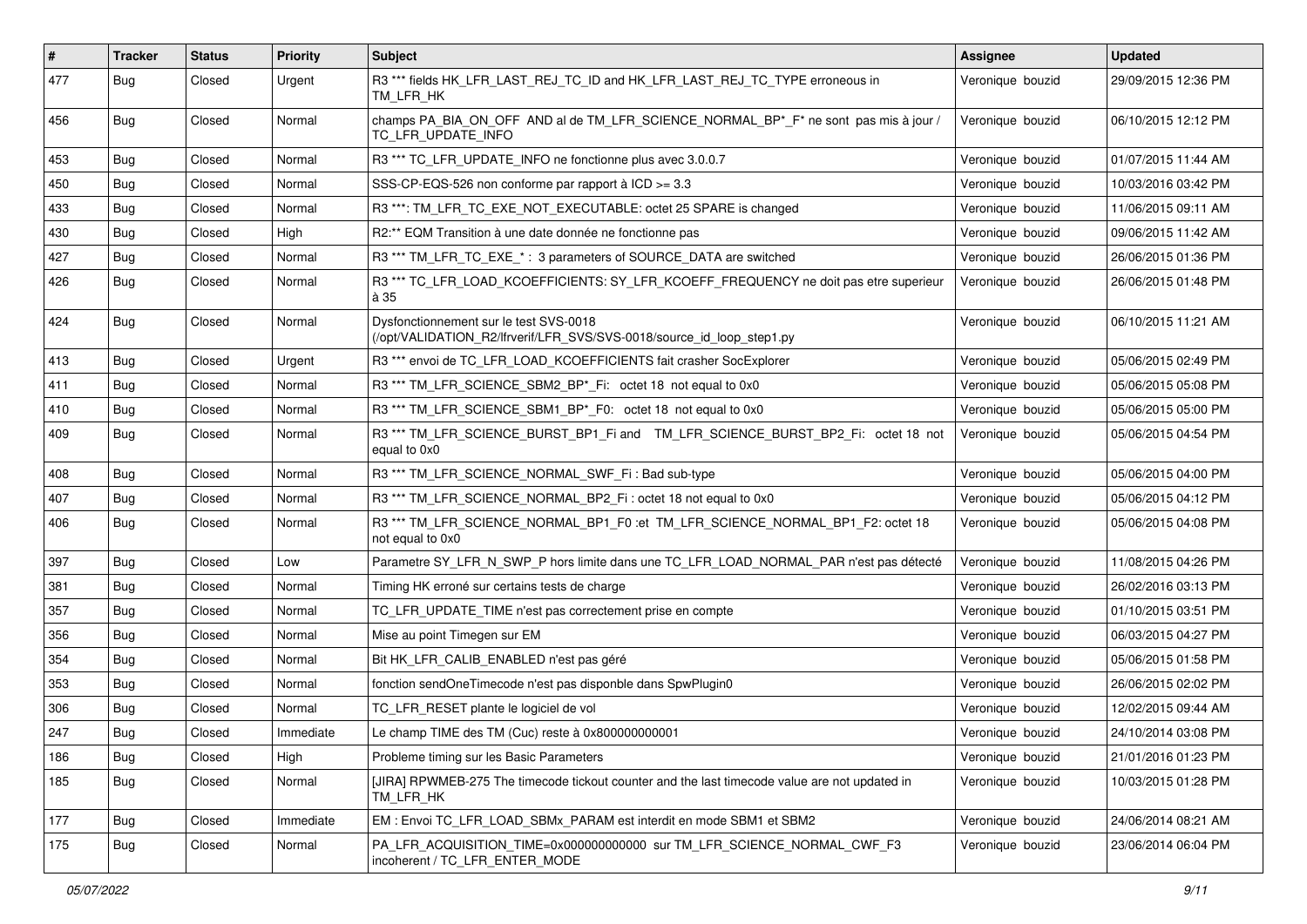| $\vert$ # | <b>Tracker</b> | <b>Status</b> | <b>Priority</b> | <b>Subject</b>                                                                                                      | Assignee              | <b>Updated</b>      |
|-----------|----------------|---------------|-----------------|---------------------------------------------------------------------------------------------------------------------|-----------------------|---------------------|
| 174       | <b>Bug</b>     | Closed        | Normal          | PA_RPW_PA_RPW_RCV_VALUE invalide dans TM_LFR_TC_EXE_INCONSISTENT suite à<br>TC_LFR_LOAD_NORMAL_PAR                  | Veronique bouzid      | 24/06/2014 03:10 PM |
| 173       | Bug            | Closed        | Normal          | perte TM_LFR_HK observé sur plusieurs tests                                                                         | Veronique bouzid      | 21/06/2018 01:41 PM |
| 172       | Bug            | Closed        | Normal          | Perte SEQUENCE_CNT dans APID=0xccc                                                                                  | Veronique bouzid      | 17/06/2014 01:44 PM |
| 171       | Bug            | Closed        | Immediate       | TM_LFR_PARAMETER_DUMP et TM_LFR_HK est reçue avec CONTINUATION_PACKET à 0                                           | Veronique bouzid      | 17/06/2014 06:09 PM |
| 170       | Bug            | Closed        | Normal          | Mauvais parametrage avec TC_LOAD_NORMAL_PAR                                                                         | Veronique bouzid      | 10/08/2015 01:32 PM |
| 166       | Bug            | Closed        | Immediate       | PACKET LENGTH erroné pour TM_LFR_SCIENCE_BURST_BP1_F1 et<br>TM_LFR_SCIENCE_BURST_BP2_F1                             | Veronique bouzid      | 13/06/2014 04:16 PM |
| 154       | <b>Bug</b>     | Closed        | Normal          | Intégration BP                                                                                                      | Veronique bouzid      | 10/06/2015 09:54 AM |
| 152       | <b>Bug</b>     | Closed        | Normal          | TM_LFR_SCIENCE_NORMAL_BP1 (F0,F1): Champ SPARE et PA_LFR_N_BP1_NR_F(0,1) non<br>renseignés                          | Veronique bouzid      | 10/06/2014 06:10 PM |
| 149       | Bug            | Closed        | Normal          | perte de données par la brique StarDundee                                                                           | Veronique bouzid      | 21/06/2018 01:45 PM |
| 117       | Bug            | Closed        | Immediate       | Gestion de SEQUENCE_CNT dans les TM_LFR_*                                                                           | Veronique bouzid      | 17/06/2014 06:32 PM |
| 111       | Bug            | Closed        | Normal          | Pb de timing dans le traitement de TC_LFR_UPDATE_TIME                                                               | Veronique bouzid      | 13/06/2014 05:23 PM |
| 105       | Bug            | Closed        | Normal          | Traitement de TC avec PACKET_LENGTH erronné                                                                         | Veronique bouzid      | 10/06/2015 02:41 PM |
| 98        | Bug            | Closed        | Normal          | TM_LFR_HK: HK_LFR_DPU_SPW_PKT_SENT_CNT périmé                                                                       | Veronique bouzid      | 10/06/2015 09:29 AM |
| 94        | Bug            | Closed        | Normal          | PA_LFR_ACQUISITION_TIME de TM_LFR_SCIENCE_* erroné                                                                  | Veronique bouzid      | 01/10/2015 03:53 PM |
| 88        | Bug            | Closed        | Normal          | CP LFR ENTER MODE TIME de TC LFR ENTER MODE ignoré                                                                  | Veronique bouzid      | 13/06/2014 05:26 PM |
| 84        | Bug            | Closed        | Low             | Talon dans la période de génération des TM_LFR_SCIENCE_x                                                            | Veronique bouzid      | 21/06/2018 01:45 PM |
| 79        | Bug            | Closed        | Normal          | TM_LFR_HK: mise à jour de HK_LFR_EXE_TC_[CNT ID TYPE SUBTYPE TIME] après reception de<br>TC_LFR_UPDATE_[TIME INFO]. | Veronique bouzid      | 23/06/2014 06:27 PM |
| 62        | Bug            | Closed        | Normal          | Mise à jour ICD                                                                                                     | Veronique bouzid      | 03/02/2017 11:26 AM |
| 58        | Bug            | Closed        | Normal          | Traitement de TC_LFR_RESET à implémenter (voire à re-spécifier)                                                     | Veronique bouzid      | 23/10/2015 02:49 PM |
| 57        | Bug            | Closed        | Immediate       | TC_LFR_LOAD_NORMAL_PAR renvoie TM_LFR_TC_EXE_NOT_IMPLEMENTED si<br>SY_LFR_N_SWF_L <> default value                  | Veronique bouzid      | 24/06/2014 04:29 PM |
| 54        | Bug            | Closed        | Normal          | TM_LFR_PARAMETER_DUMP: affectation de SY_LFR_S1_BP_P0 par défaut                                                    | Veronique bouzid      | 13/06/2014 04:23 PM |
| 3121      | Bug            | Closed        | Normal          | Analyse Logiscope LFR_3.2.0.21 : LFR_basic-parameters : Tr_OperCond Severity is Low                                 | <b>William Recart</b> | 10/12/2018 03:47 PM |
| 1744      | Bug            | Closed        | High            | Corrections QA pour relivraison DATAPACK R3++ updated                                                               | <b>William Recart</b> | 29/09/2017 04:24 PM |
| 897       | <b>Bug</b>     | Closed        | Low             | Analyse Logiscope LFR_3.1.0.4 modifiée tag 322 (c0603702c8c8) : Don_ArtVariables Severity is Low                    | <b>William Recart</b> | 26/04/2017 03:24 PM |
| 814       | Bug            | Closed        | Low             | Analyse Logiscope LFR_3.1.0.4 : metric Number of direct calls                                                       | William Recart        | 26/04/2017 03:24 PM |
| 813       | <b>Bug</b>     | Closed        | Low             | Analyse Logiscope LFR 3.1.0.4 : metric Cyclomatic number                                                            | <b>William Recart</b> | 26/04/2017 03:23 PM |
| 812       | <b>Bug</b>     | Closed        | Low             | Analyse Logiscope LFR_3.1.0.4 : metric Maximum nesting level                                                        | <b>William Recart</b> | 26/04/2017 03:22 PM |
| 809       | <b>Bug</b>     | Closed        | Low             | Analyse Logiscope LFR_3.1.0.4 : Tr_Parenthèses Severity is Medium                                                   | <b>William Recart</b> | 03/10/2018 07:06 PM |
| 807       | Bug            | Closed        | Low             | Analyse Logiscope LFR_3.1.0.4 : Don_Enumeration Severity is Medium                                                  | William Recart        | 03/10/2018 07:03 PM |
| 801       | Bug            | Closed        | Low             | Analyse Logiscope LFR_3.1.0.4 : Don_Initialisation_P2 Severity is High                                              | <b>William Recart</b> | 03/10/2018 06:35 PM |